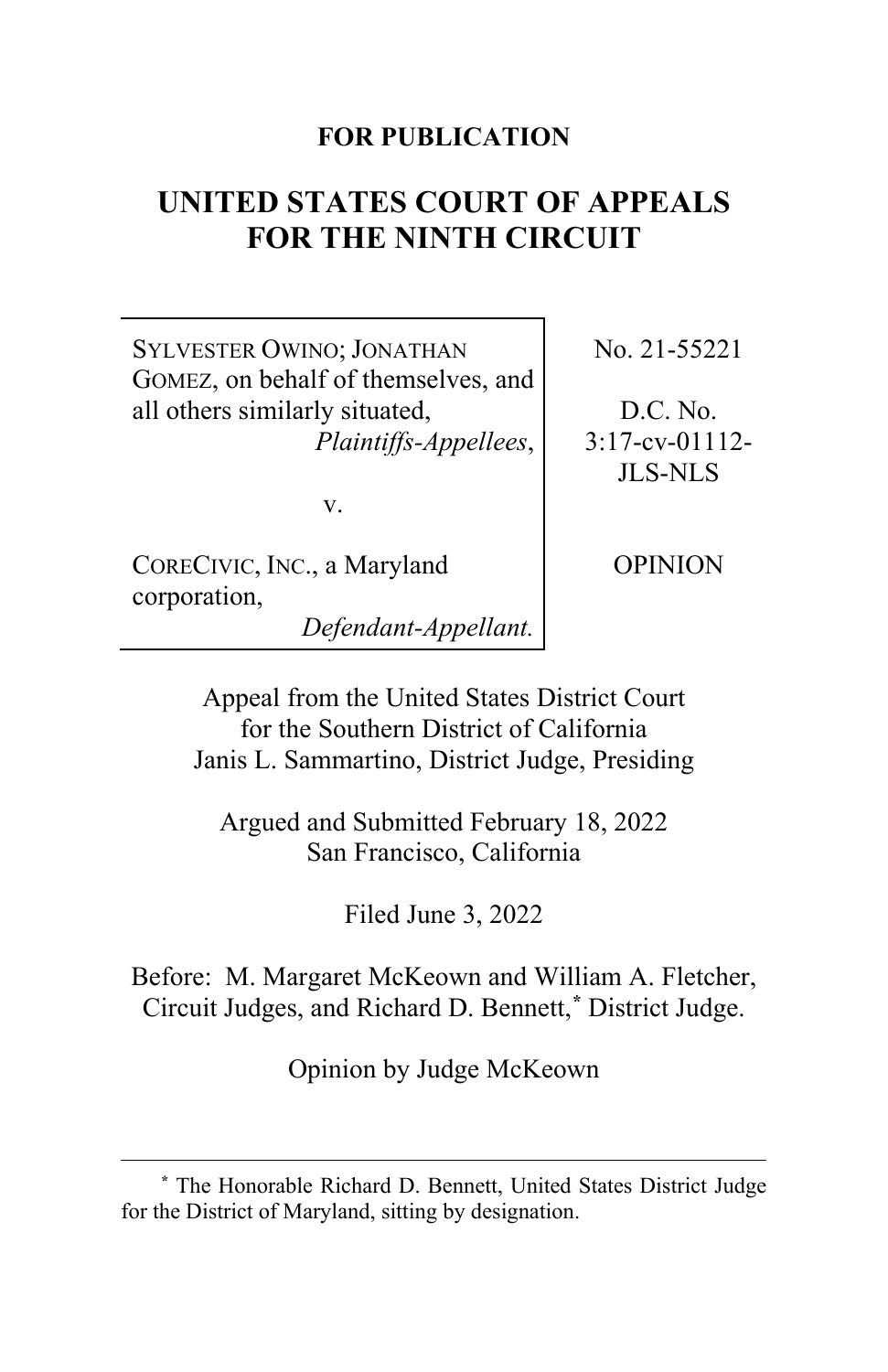### **SUMMARY[\\*\\*](#page-1-0)**

# **Class Certification / Victims of Trafficking and Violence Protection Act**

The panel affirmed the district court's order certifying three classes in an action brought under the Victims of Trafficking and Violence Protection Act of 2000 by individuals who were incarcerated in private immigration detention facilities owned and operated by CoreCivic, Inc., a for-profit corporation.

U.S. Immigration and Customs Enforcement contracts with CoreCivic to incarcerate detained immigrants in 24 facilities across 11 states. Plaintiffs, detained solely due to their immigration status and neither charged with, nor convicted of, any crime, alleged that the overseers of their private detention facilities forced them to perform labor against their will and without adequate compensation in violation of the Victims of Trafficking and Violence Protection Act of 2000, the California Trafficking Victims Protection Act ("California TVPA"), various provisions of the California Labor Code, and other state laws.

The panel held that the district court properly exercised its discretion in certifying a California Labor Law Class, a California Forced Labor Class, and a National Forced Labor Class.

The panel held that, as to the California Forced Labor Class, plaintiffs submitted sufficient proof of a classwide

<span id="page-1-0"></span>**<sup>\*\*</sup>** This summary constitutes no part of the opinion of the court. It has been prepared by court staff for the convenience of the reader.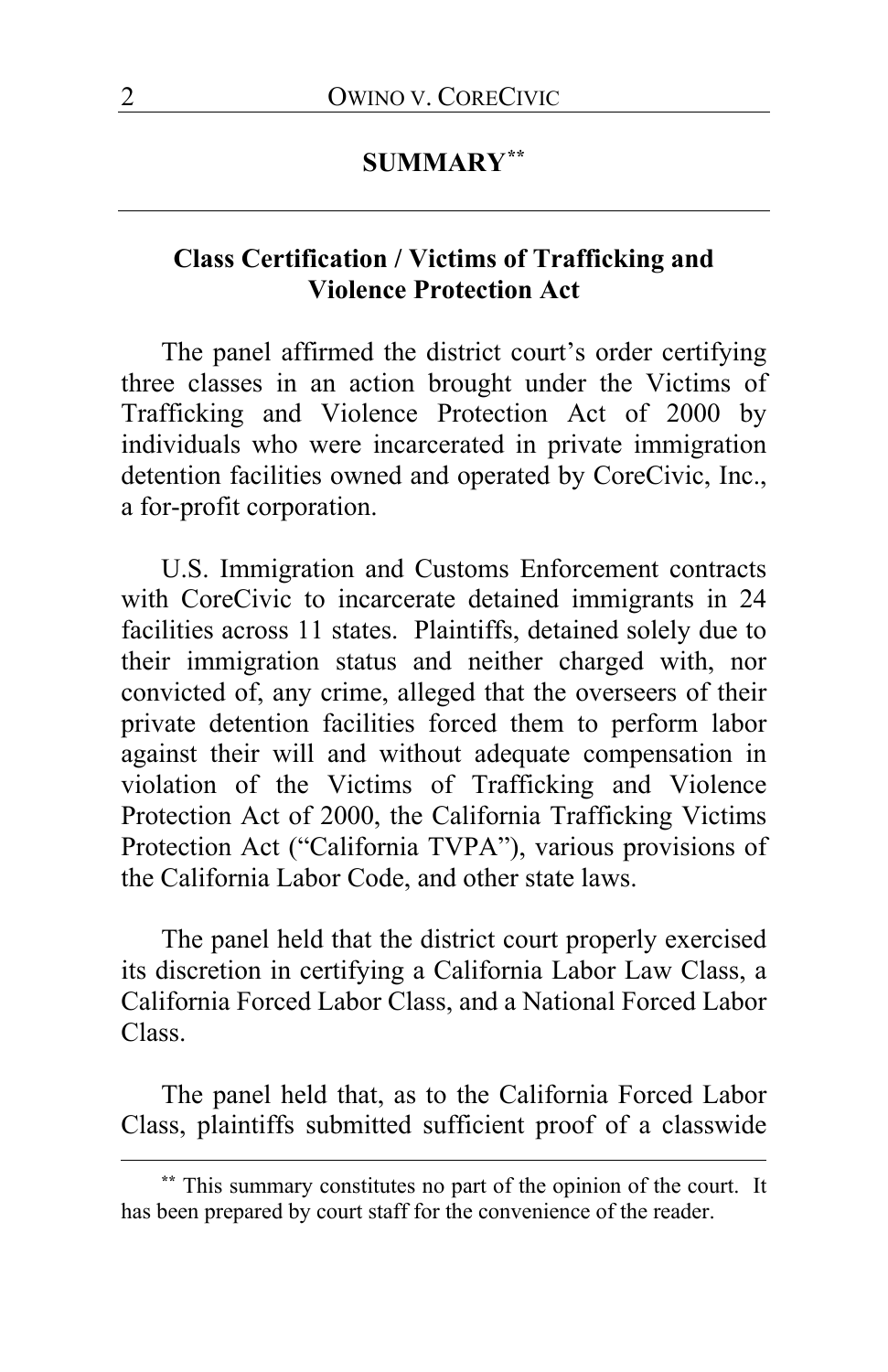policy of forced labor to establish commonality. Plaintiffs established predominance because the claims of the class members all depended on common questions of law and fact. The panel agreed with the district court that narrowing the California Forced Labor Class based on the California TVPA's statute of limitations was not required at the class certification stage.

For the same reasons as above, the panel held that, as to the National Forced Labor Class, the district court did not abuse its discretion in concluding that plaintiffs presented significant proof of a classwide policy of forced labor and that common questions predominated over individual ones. The panel held that under *Moser v. Benefytt, Inc.*, 8 F.4th 872 (9th Cir. 2021), CoreCivic's personal jurisdiction challenge with respect to the claim of non-California-facility class members was an issue for the district court to resolve. The panel declined to vacate the certification of the National Forced Labor Class, but it held that CoreCivic retained its personal jurisdiction defense, and the panel remanded the personal jurisdiction question to the district court for consideration at the appropriate time.

As to the California Labor Law Class, the panel held that plaintiffs established that damages were capable of measurement on a classwide basis, and they did not need to present a fully formed damages model when discovery was not yet complete. The panel agreed with the district court that the named plaintiffs were typical of the class they sought to represent and their allegations, if true, fit within California's Unfair Competition Law and the state labor law provisions they invoked. Narrowing the class based on statute of limitations was not required at the certification stage. The panel held that the district court did not abuse its discretion in certifying a failure-to-pay and waiting-time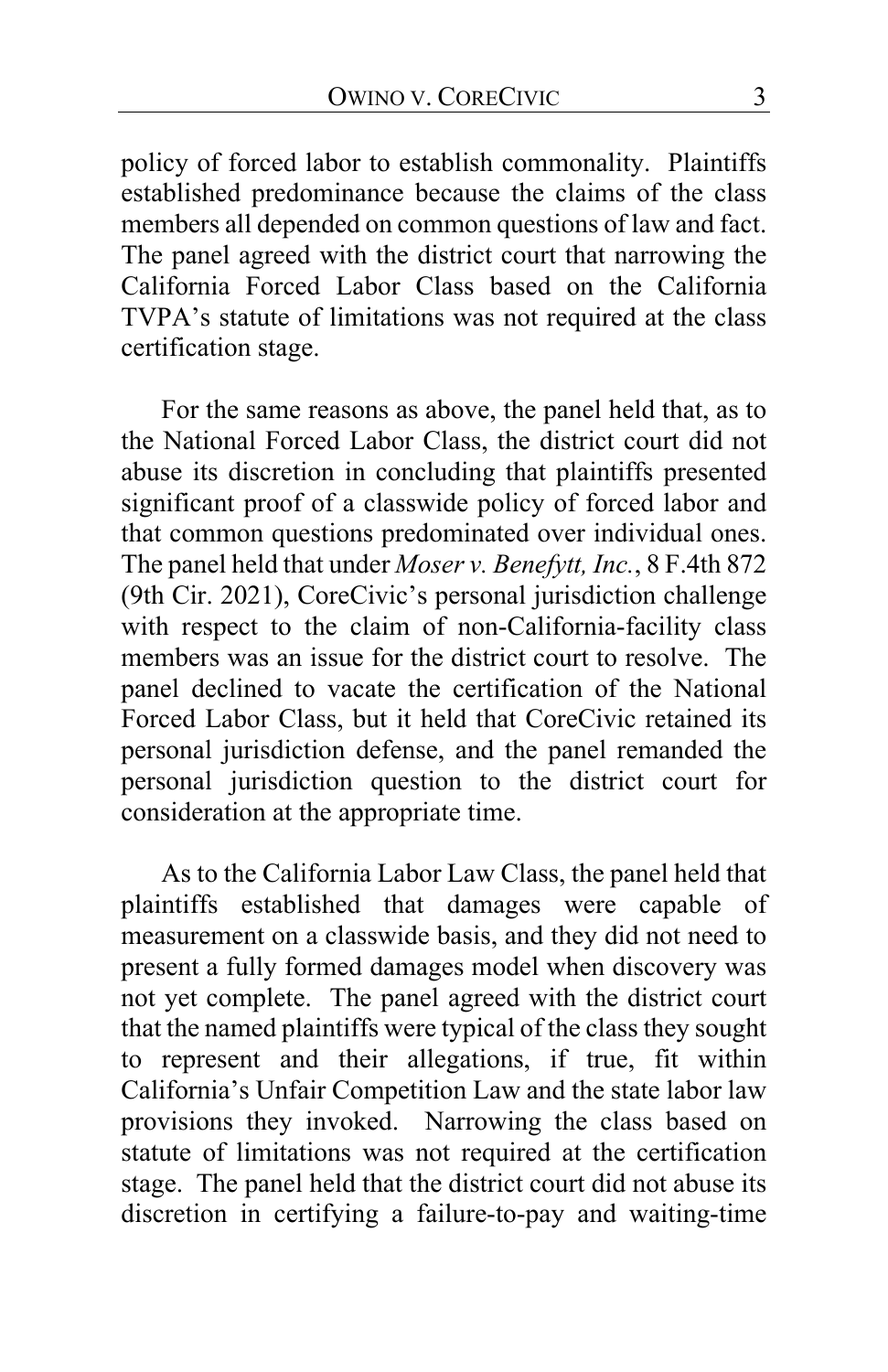claim, which was affirmatively interwoven in plaintiffs' pleadings.

#### **COUNSEL**

Nicholas D. Acedo (argued), Daniel P. Struck, Rachel Love, Ashlee B. Hesman, and Jacob B. Lee, Struck Love Bojanowski & Acedo PLC, Chandler, Arizona, for Defendant-Appellant.

Eileen R. Ridley (argued) and Alan R. Ouellette, Foley & Lardner LLP, San Francisco, California; Robert L. Teel, Law Office of Robert L. Teel, Seattle, Washington; for Plaintiffs-Appellees.

### **OPINION**

McKEOWN, Circuit Judge:

This appeal arises from a class action filed by individuals who were incarcerated in private immigration detention facilities owned and operated by a for-profit corporation, CoreCivic, Inc. These individuals—detained solely due to their immigration status and neither charged with, nor convicted of, any crime—allege that the overseers of their private detention facilities forced them to perform labor against their will and without adequate compensation. Our inquiry on appeal concerns only whether the district court properly certified three classes of detainees. Considering the significant deference we owe to the district court when reviewing a class certification, as well as the district court's extensive and reasoned findings, we affirm the certification of all three classes.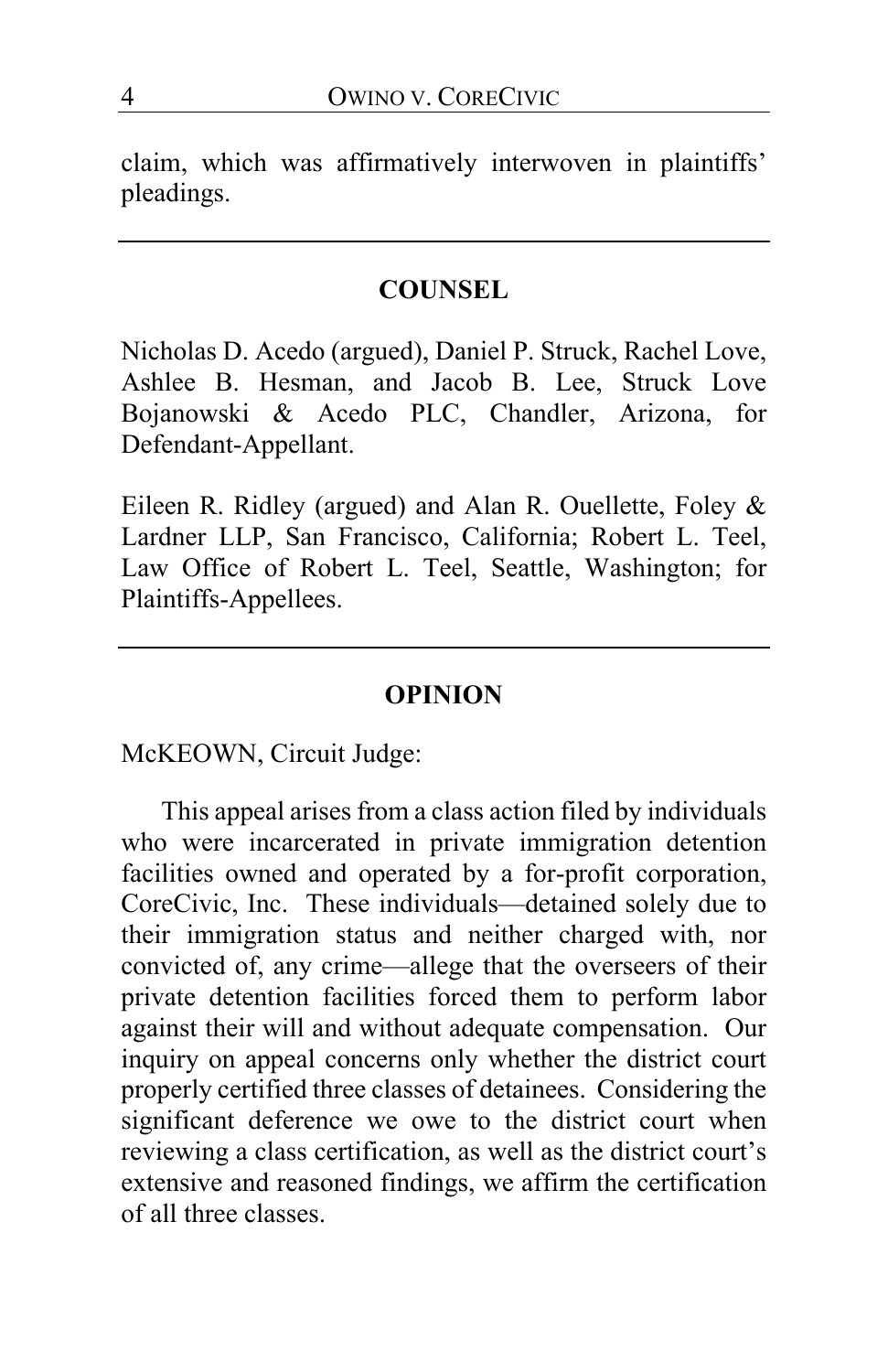#### **BACKGROUND**

In 2017, Sylvester Owino ("Owino") and Jonathan Gomez ("Gomez") (collectively "Owino") brought a class action suit against CoreCivic. Both men were previously held in a civil immigration detention facility operated by CoreCivic—Owino from 2005 to 2015, and Gomez from 2012 to 2013. They filed suit "on behalf of all civil immigration detainees who were incarcerated and forced to work by CoreCivic," seeking declaratory and injunctive relief and damages, among other remedies, for "forcing/coercing detainees to clean, maintain, and operate CoreCivic's detention facilities in violation of both federal and state human trafficking and labor laws." Specifically, Owino alleged violations of the Victims of Trafficking and Violence Protection Act of 2000, 18 U.S.C. § 1589 *et seq.* ("TVPA"), California Trafficking Victims Protection Act, Cal. Civ. Code § 52.5 ("CTVPA"), various provisions of the California Labor Code, and other state laws.

Pursuant to 8 U.S.C. § 1231(g), U.S. Immigration and Customs Enforcement ("ICE") contracts with CoreCivic to incarcerate detained immigrants in 24 facilities across 11 states. According to Owino, those incarcerated in these facilities "are detained based solely on their immigration status and have not been charged with a crime." Because of this, ICE states these detainees "shall not be required to work, except to do personal housekeeping." These housekeeping duties are delineated in ICE's Performance-<br>Based National Detention Standards ("Standards"): Based National Detention "1. making their bunk beds daily; 2. stacking loose papers; 3. keeping the floor free of debris and dividers free of clutter; and 4. refraining from hanging/draping clothing, pictures, keepsakes, or other objects from beds, overhead lighting fixtures or other furniture." Performance-Based National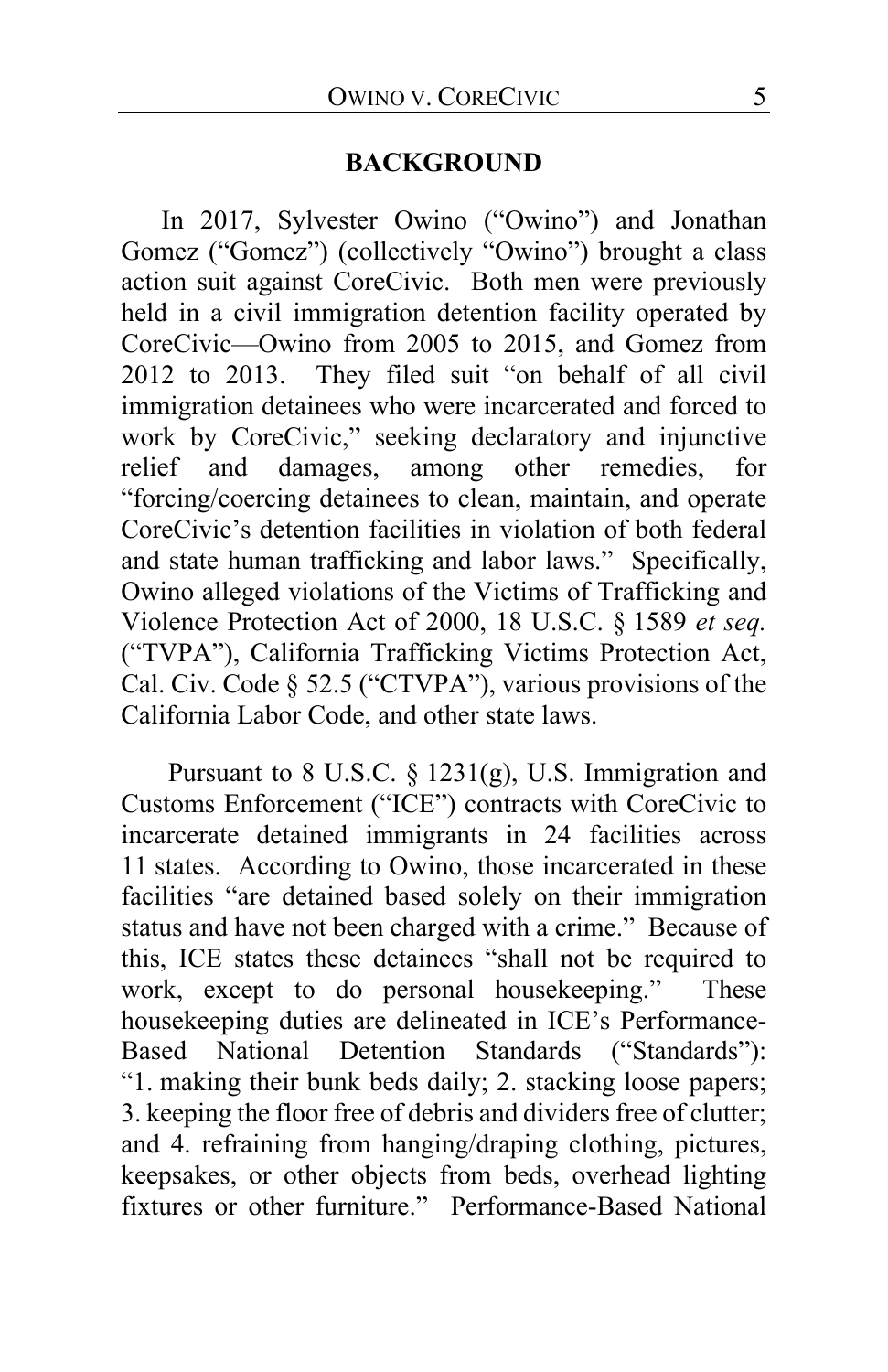Detention Standards 2011, at 406 (revised Dec. 2016), https://www.ice.gov/doclib/detention-standards/2011/pbnds 2011r2016.pdf.The Standards also require facilities to provide detainees with the "opportunity to participate in a voluntary work program" ("Work Program") for which they must be compensated at least \$1 per day. *Id.* at 406, 407.

Despite these guidelines, Owino contends that, "as a matter of policy," CoreCivic compelled him and detainees across its facilities to work "as a virtually free labor force to complete 'essential' work duties at their facilities," including such "foundational tasks" as kitchen and laundry services. CoreCivic's written policies require "all" detainees to "maintain[] the common living area [i.e., not the bunk bed area] in a clean and sanitary manner." The policies further require "[d]etainee/inmate workers" to carry out a "daily" cleaning routine," to remove trash, sweep, mop, clean toilets, clean sinks, clean showers, and clean furniture, and to undertake "[a]ny other tasks assigned by staff in order to maintain good sanitary conditions." Yet, according to Owino, CoreCivic generally paid ICE detainees either \$1 per day or nothing at all. Owino further contends that CoreCivic paid ICE detainees between \$.75 and \$1.50 per day for work that it "misclassified" as "volunteer," thus failing to pay wages that approximated the minimum hourly wage required by California law.

On April 15, 2019, Owino filed a motion for class certification, seeking to certify five classes:

1. California Labor Law Class: All ICE detainees who (i) were detained at a CoreCivic facility located in California between May 31, 2013, and the present, and (ii) worked through CoreCivic's Voluntary Work Program during their period of detention in California.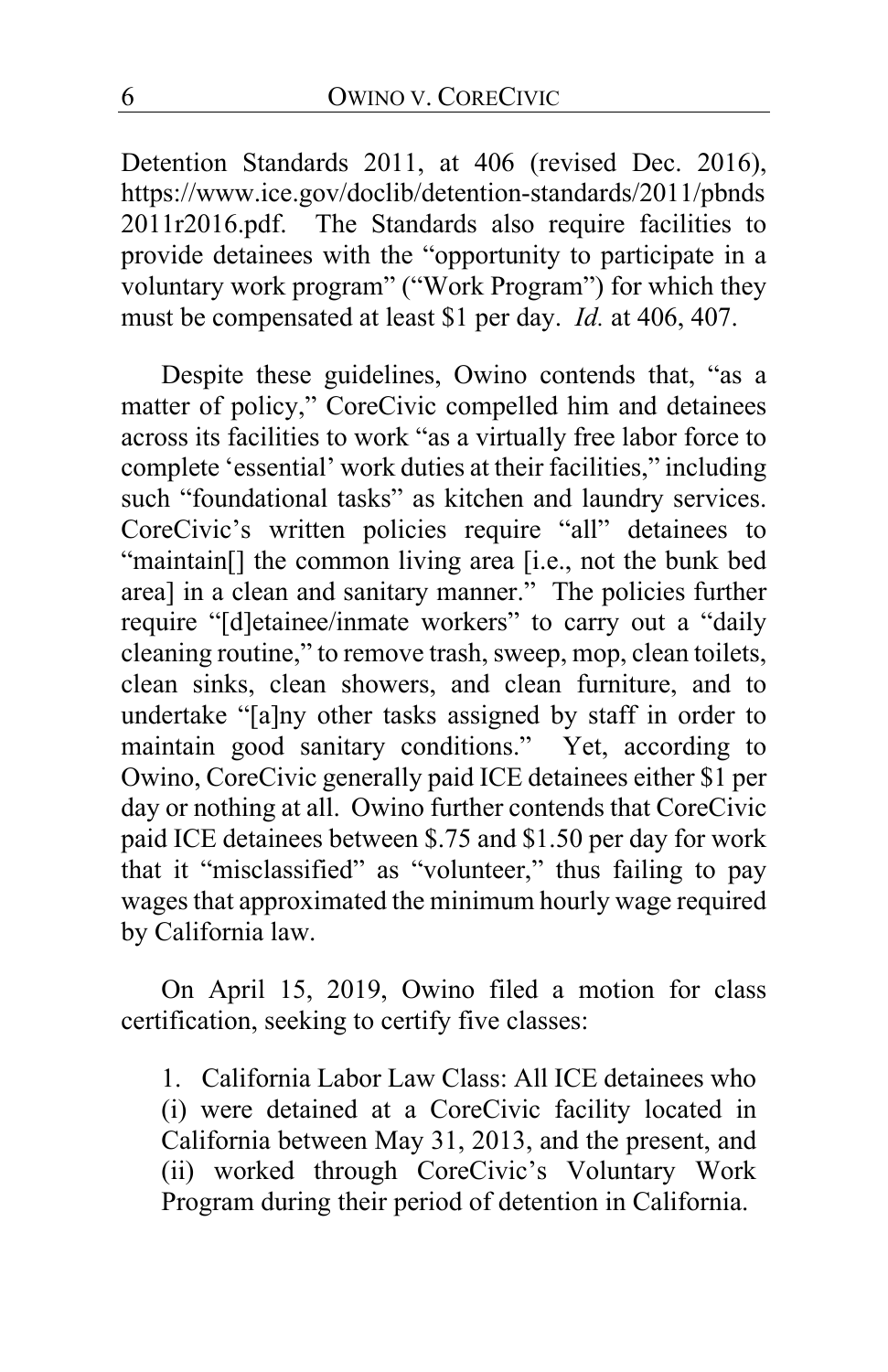2. California Forced Labor Class: All ICE detainees who (i) were detained at a CoreCivic facility located in California between January 1, 2006, and the present, (ii) cleaned areas of the facilities above and beyond the personal housekeeping tasks enumerated in the Standards, and (iii) performed such work under threat of discipline irrespective of whether the work was paid or unpaid.

3. National Forced Labor Class: All ICE detainees who (i) were detained at a CoreCivic facility between December 23, 2008, and the present, (ii) cleaned areas of the facilities above and beyond the personal housekeeping tasks enumerated in the Standards, and (iii) performed such work under threat of discipline irrespective of whether the work was paid or unpaid.

4. California Basic Necessities Class: All ICE detainees who (i) were detained at a CoreCivic facility located in California between January 1, 2006, and the present, (ii) worked through CoreCivic's Work Program, and (iii) purchased basic living necessities through CoreCivic's commissary during their period of detention in California.

5. National Basic Necessities Class: All ICE detainees who (i) were detained at a CoreCivic facility between December 23, 2008, and the present, (ii) worked through CoreCivic's Work Program, and (iii) purchased basic living necessities through CoreCivic's commissary during their period of detention.

A year later—following numerous filings, oral argument, and supplemental briefing—the district court certified three of the proposed five classes: (1) the California Labor Law Class, (2) the California Forced Labor Class, and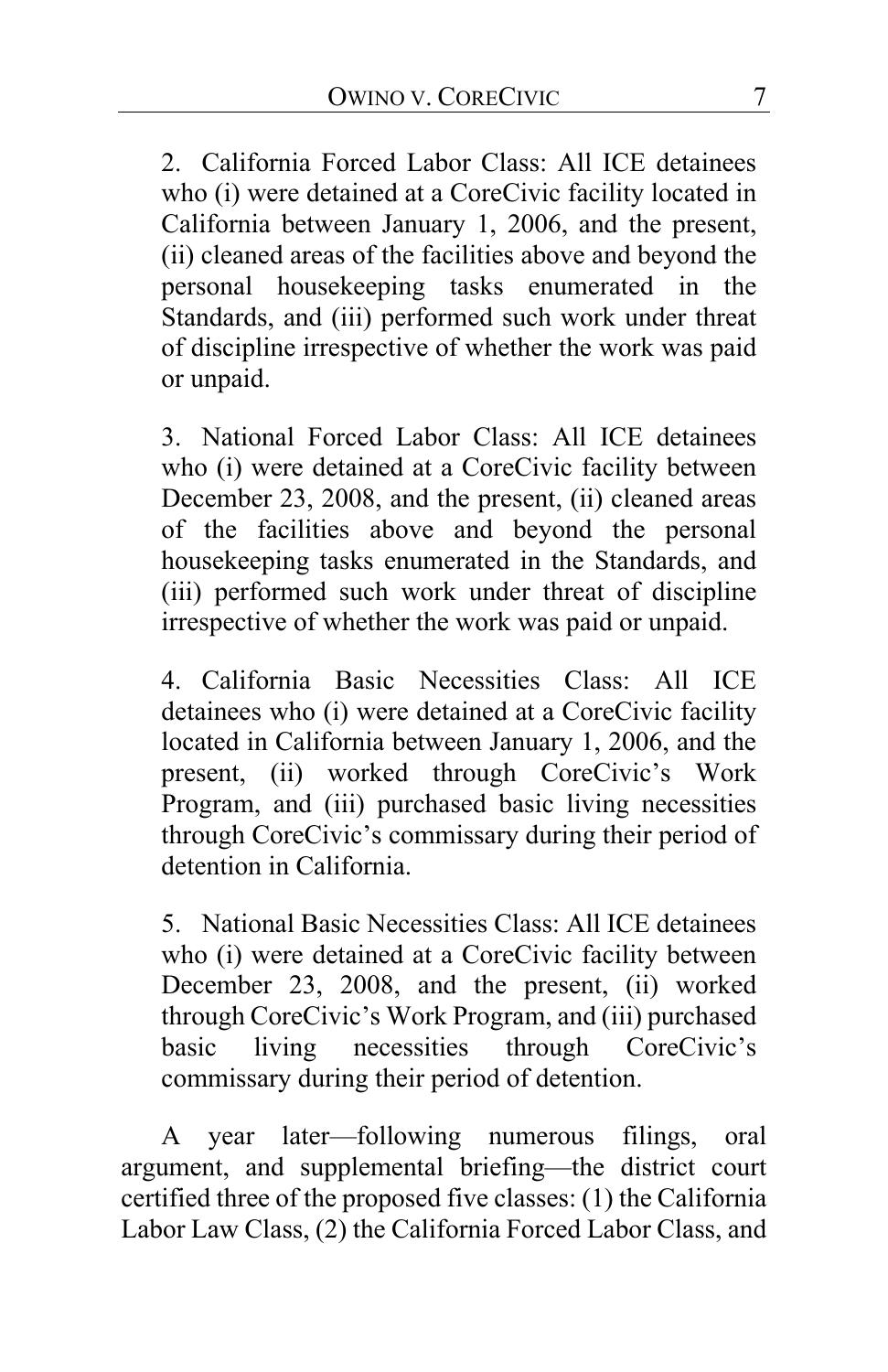(3) the National Forced Labor Class. In an extensive and thoughtful order, the district court found the following:

1. California Labor Law Class: Owino and Gomez "adequately have established that they were never paid a minimum wage through the [Work Program]," that they "never received wage statements," and that CoreCivic "failed to pay compensation upon termination" and "imposed unlawful terms and conditions of employment." There were sufficient "common, predominating questions" to certify the class.

2. California Forced Labor Class: Owino and Gomez "sufficiently have demonstrated" that CoreCivic facilities in California "implemented common sanitation and disciplinary policies that together may have coerced detainees to clean areas of [CoreCivic's California] facilities beyond the personal housekeeping tasks enumerated in the ICE [Standards]."

3 National Forced Labor Class: Owino and Gomez "sufficiently have demonstrated" the same regarding CoreCivic facilities nationwide.

Due to the vulnerability of the class members and the "risks, small recovery, and relatively high costs of litigation," the district court concluded that "class-wide litigation is superior" because "no viable alternative method of adjudication exists."

### **ANALYSIS**

We review the district court's class certification for "abuse of discretion." *B.K. ex rel*. *Tinsley v. Snyder*,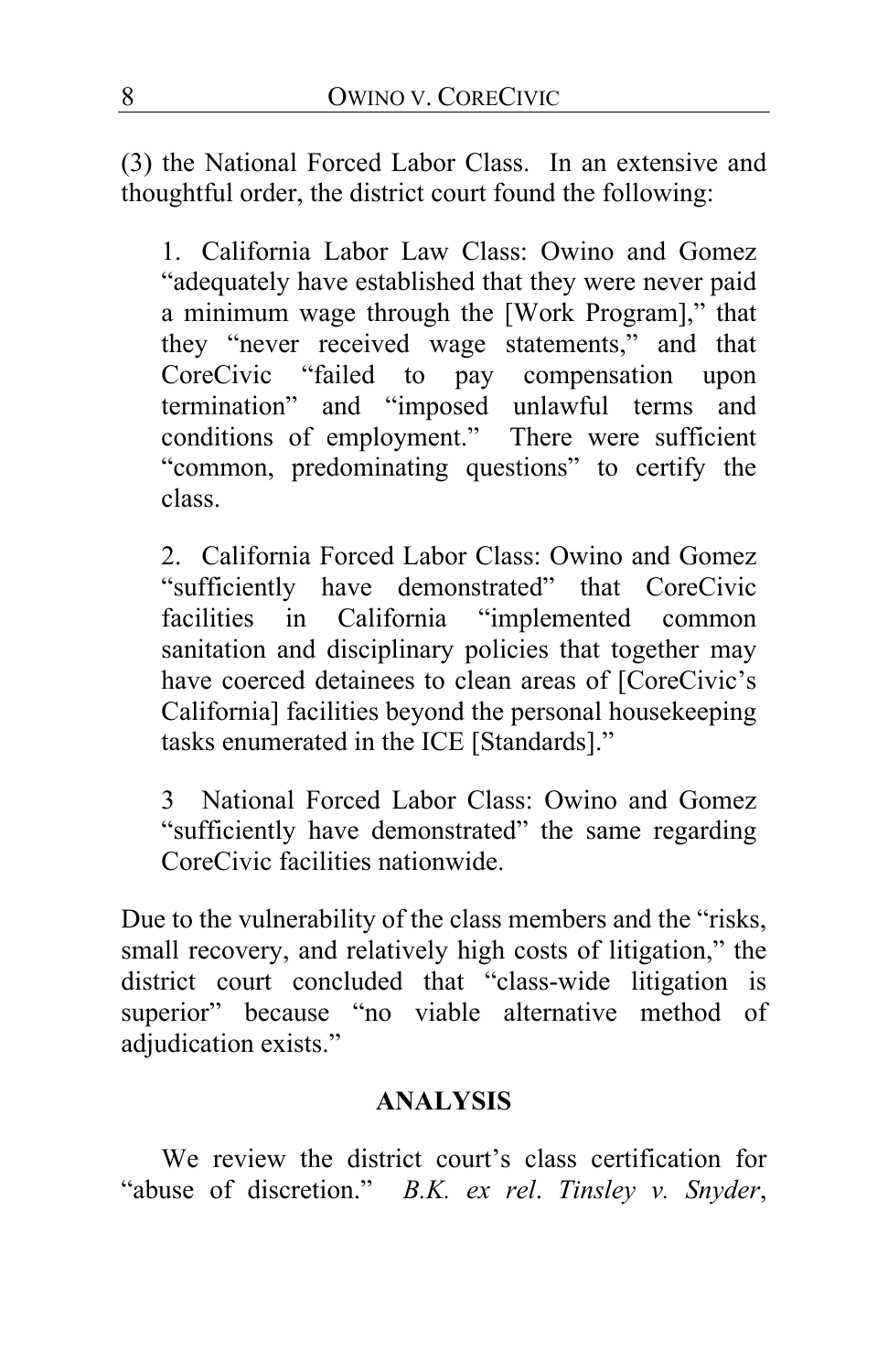922 F.3d 957, 965 (9th Cir. 2019). As we set out at length in *Snyder*,

> An error of law is a per se abuse of discretion. Accordingly, we first review a class certification determination for legal error under a de novo standard, and if no legal error occurred, we will proceed to review the decision for abuse of discretion. A district court applying the correct legal standard abuses its discretion only if it (1) relies on an improper factor, (2) omits a substantial factor, or (3) commits a clear error of judgment in weighing the correct mix of factors. Additionally, we review the district court's findings of fact under the clearly erroneous standard, meaning we will reverse them only if they are (1) illogical, (2) implausible, or (3) without support in inferences that may be drawn from the record.

*Id.* at 965–66 (quoting *Sali v. Corona Reg'l Med. Ctr.*, 909 F.3d 996, 1002 (9th Cir. 2018)). Notably, in "reviewing a grant of class certification, we accord the district court noticeably more deference than when we review a denial of class certification." *Wolin v. Jaguar Land Rover N. Am., LLC*, 617 F.3d 1168, 1171 (9th Cir. 2010).

In assessing whether to certify a class, the district court determines whether the requirements of Rule 23 are met. Rule 23 provides:

> One or more members of a class may sue or be sued as representative parties on behalf of all members only if: (1) the class is so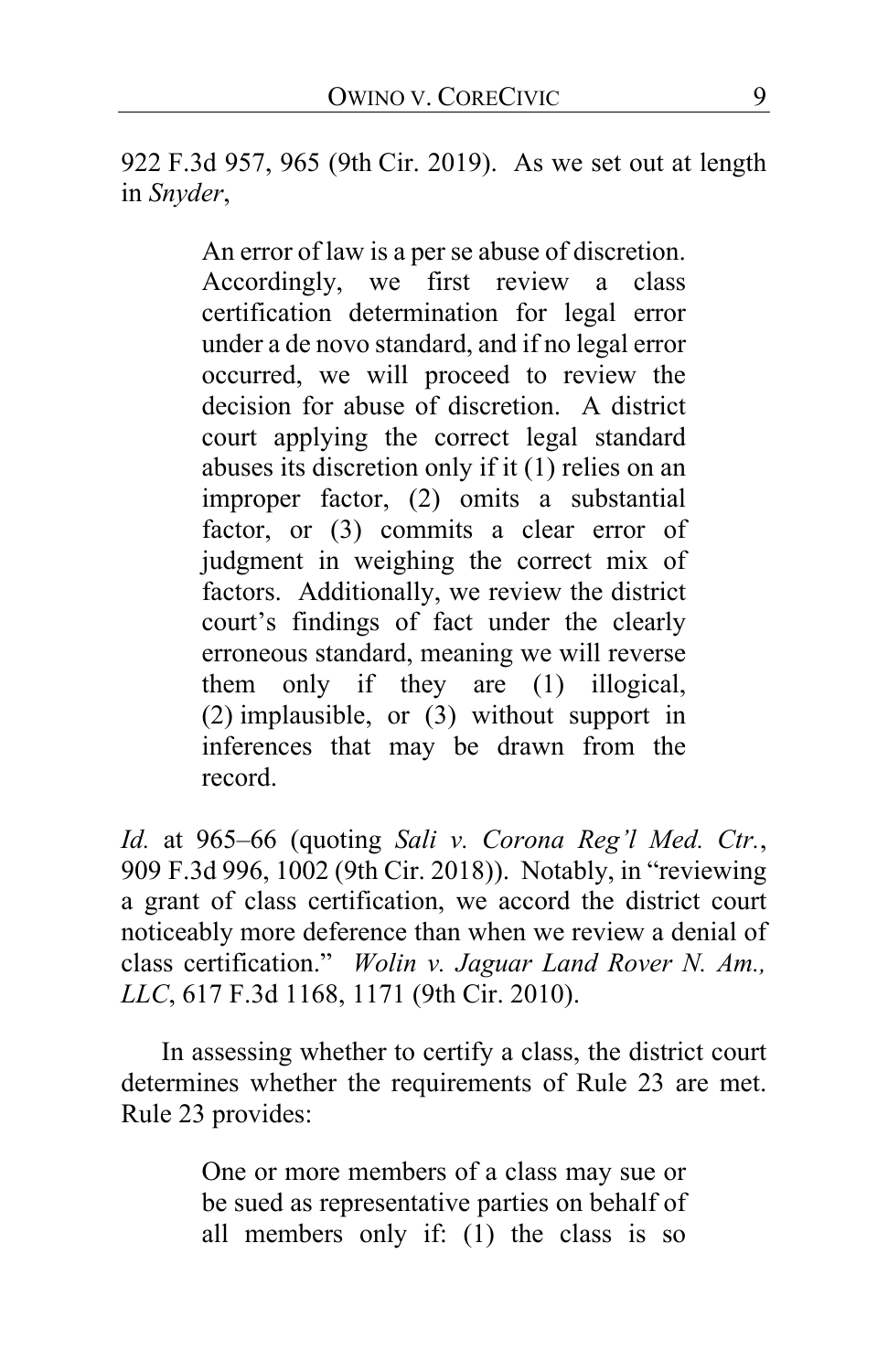numerous that joinder of all members is impracticable ["numerosity"]; (2) there are questions of law or fact common to the class ["commonality"]; (3) the claims or defenses of the representative parties are typical of the claims or defenses of the class ["typicality"]; and (4) the representative parties will fairly and adequately protect the interests of the class ["adequacy"].

Fed. R. Civ. P. 23(a). Additionally, a proposed class must satisfy one of the subdivisions of Rule 23(b). *Comcast Corp. v. Behrend*, 569 U.S. 27, 33 (2013). Owino seeks to proceed under Rule  $23(b)(3)$ , which requires "the court find  $\lceil \cdot \rceil$  that the [common questions] predominate over any questions affecting only individual members ['predominance'], and that a class action is superior to other available methods for fairly and efficiently adjudicating the controversy ['superiority']." Fed R. Civ. P. 23(b)(3). The district court made both findings.

CoreCivic brings three challenges to each of the three certified classes. We review each of these challenges in turn.

### **I. CALIFORNIA FORCED LABOR CLASS**

#### **A. Class-wide Policy of Forced Labor**

We first consider CoreCivic's assertion that Owino failed to present "[s]ignificant proof" of a class-wide policy of forced labor, thus defeating commonality. *Wal-Mart Stores, Inc. v. Dukes*, 564 U.S. 338, 353 (2011). To support the California Forced Labor class, Owino provided the declarations of four detainees, all from one facility, but this was *not* the extent or the focus of Owino's "significant proof," nor was it the focus of the district court's decision.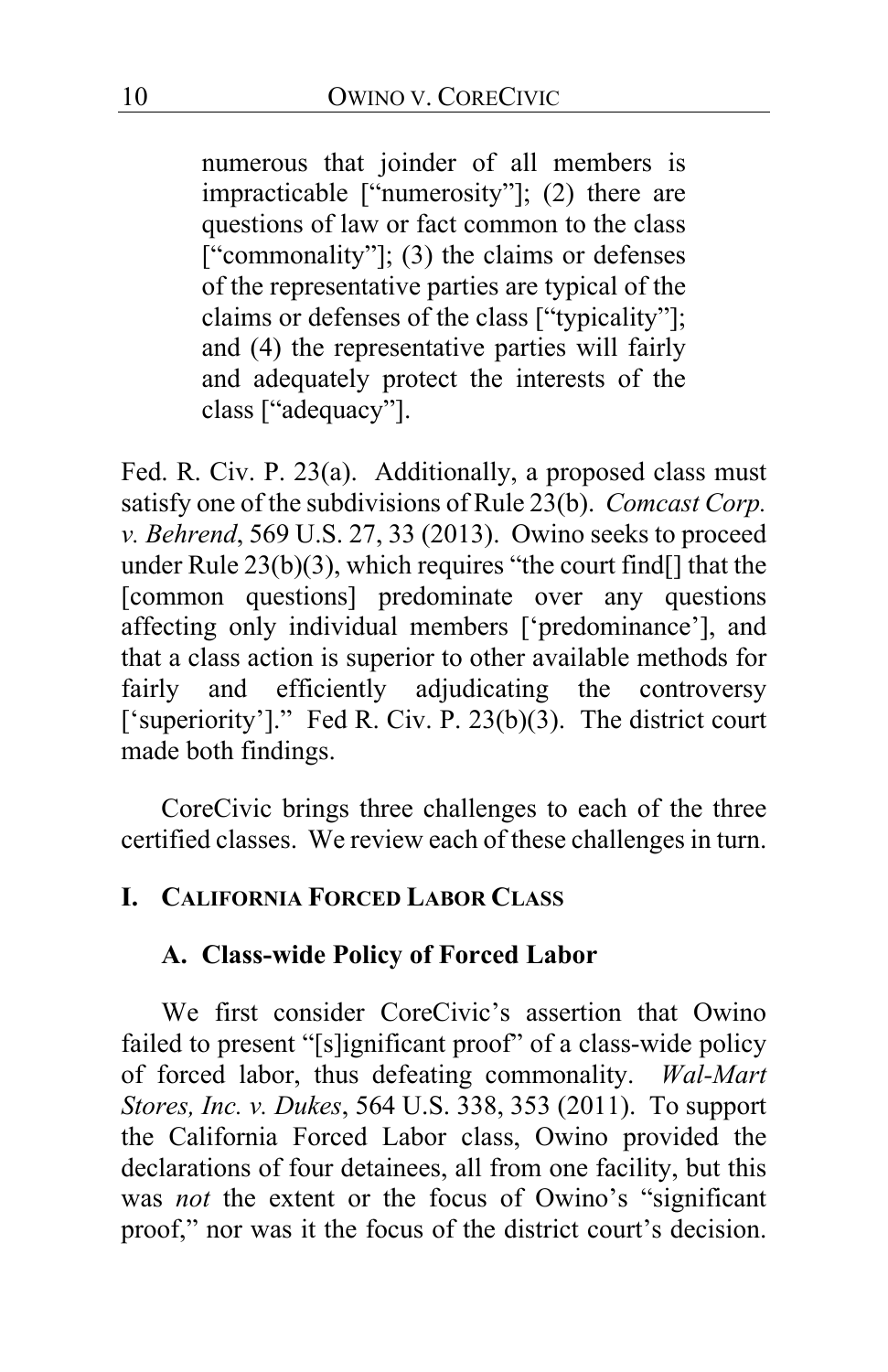Rather, Owino centered his argument, and the district court centered its holding, on the text of CoreCivic's corporate policies. The sanitation policy requires detainees to remove trash, wash windows, sweep and mop, "thoroughly" scrub toilet bowls, sinks, and showers, and undertake sundry other cleaning responsibilities across the facility. On their face, these policies appear to go beyond those minimal tidying responsibilities laid out in the ICE Standards. The discipline policy further makes clear that detainees are subject to a range of punishments, including disciplinary segregation, for refusal to "clean assigned living area" or "obey a staff member/officer's order."

The persuasive weight of the text of these policies is augmented by the statements of ICE detainees themselves, who declared that they were in fact required to clean common areas—without payment and under threat of punishment—in line with the policies. Further, one of CoreCivic's own senior managers testified that CoreCivic facilities do not have the ability to opt out of these companywide, "standard policies."

Commonality is necessarily established where there is a class-wide policy to which all class members are subjected. *Parsons v. Ryan*, 754 F.3d 657, 678 (9th Cir. 2014). And while "the mere existence of a facially defective written policy—without any evidence that it was implemented in an unlawful manner—does not constitute '[s]ignificant proof' that a class of employees were [*sic*] subject to an unlawful practice," *Davidson v. O'Reilly Auto Enters., LLC*, 968 F.3d 955, 968 (9th Cir. 2020) (internal citation omitted), Owino relied on the written policies *as well as* the testimony of former ICE detainees and CoreCivic's own manager. Although the company "may wish to distance itself from [its employee's] statements," here the "admissions were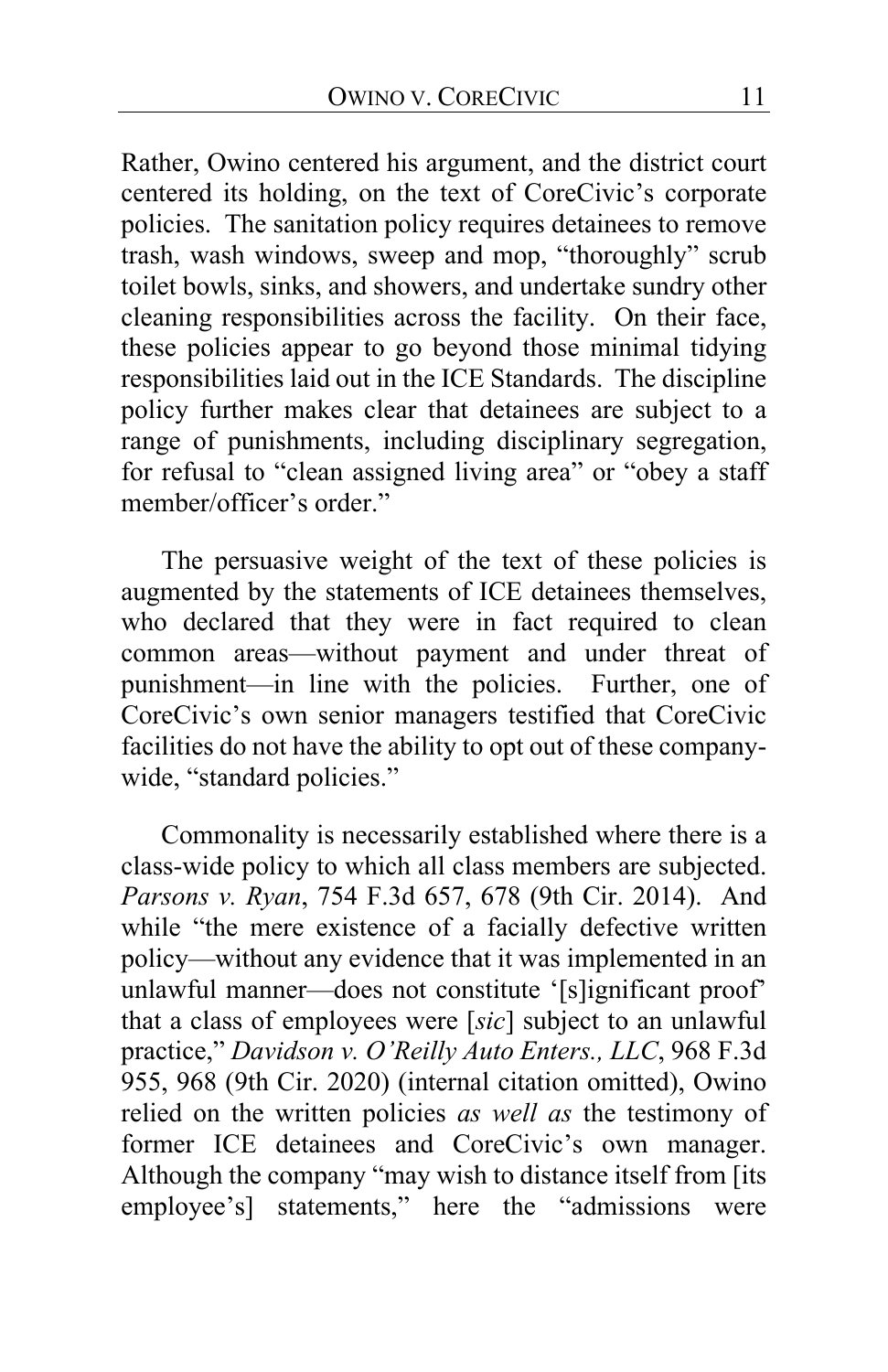material and [are] properly before us." *Abdullah v. U.S. Sec. Assocs.*, 731 F.3d 952, 966 (9th Cir. 2013).

In view of the highly deferential abuse of discretion standard and the full scope of evidence in the record, we reject CoreCivic's claim that Owino failed to provide "significant proof" of the class-wide policy necessary to satisfy the commonality requirement.

### **B. Predominance of Common Questions**

We next consider CoreCivic's claim that Owino failed to establish that common questions predominate over individual ones, thus defeating predominance. The predominance inquiry tests "whether proposed classes are sufficiently cohesive to warrant adjudication by representation." *Tyson Foods, Inc. v. Bouaphakeo*, 577 U.S. 442, 453 (2016) (quoting *Amchem Products, Inc. v. Windsor*, 521 U.S. 591, 623 (1997)). Here, they are.

As the district court noted, the California Forced Labor class members "share a large number of common attributes, including that they are immigrants who are or were involuntarily detained in [CoreCivic's] facilities and subjected to common sanitation and disciplinary policies." The claims of these class members all depend on common questions of law and fact—whether CoreCivic utilized threats of discipline to compel detainees to clean its California facilities in violation of state and federal human trafficking statutes. This is a quintessential "common question" as defined by the Supreme Court: "the same evidence will suffice for each member to make a prima facie showing [or] the issue is susceptible to generalized, classwide proof." *Tyson Foods*, 577 U.S. at 453 (citation omitted).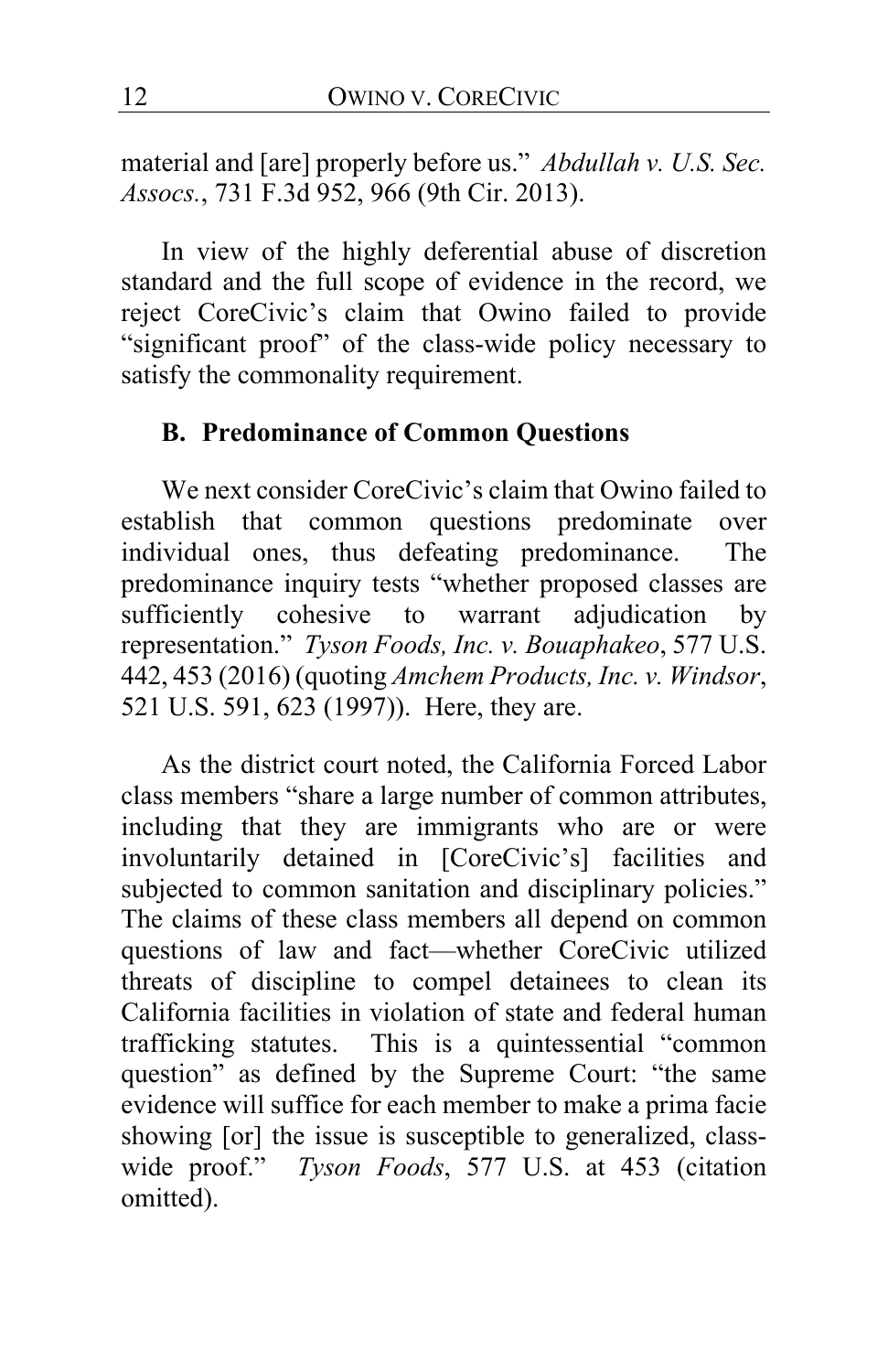In other words, the question is appropriate for class-wide resolution because either CoreCivic's company-wide policies and practices violated the law and the rights of the class members, or they didn't. *See Parsons*, 754 F.3d at 678 (holding that the "policies and practices to which all members of the class are subjected . . . are the 'glue' that holds together the putative class . . . either each of the policies and practices is unlawful as to every inmate or it is not"); *see also Gonzalez v. U.S. Immigr. & Customs Enf't*, 975 F.3d 788, 808 (9th Cir. 2020).

CoreCivic argues against predominance largely by attempting to reframe the inquiry, asserting that the district court should have asked whether each class member actually has a viable California TVPA claim. However, this is not the applicable test. In *Tyson Foods*, the Supreme Court instructs that

> [t]he predominance inquiry asks whether the common, aggregation-enabling, issues in the case are more prevalent or important than the non-common, aggregation-defeating, individual issues. When one or more of the central issues in the action are common to the class and can be said to predominate, the action may be considered proper under Rule 23(b)(3) even though other important matters will have to be tried separately, such as damages or some affirmative defenses peculiar to some individual class members.

577 U.S. at 453 (internal citations and quotation marks omitted); *see also Olean Wholesale Grocery Coop., Inc. v. Bumble Bee Foods*, 31 F.4th 651, 681–82 (9th Cir. 2022) (en banc).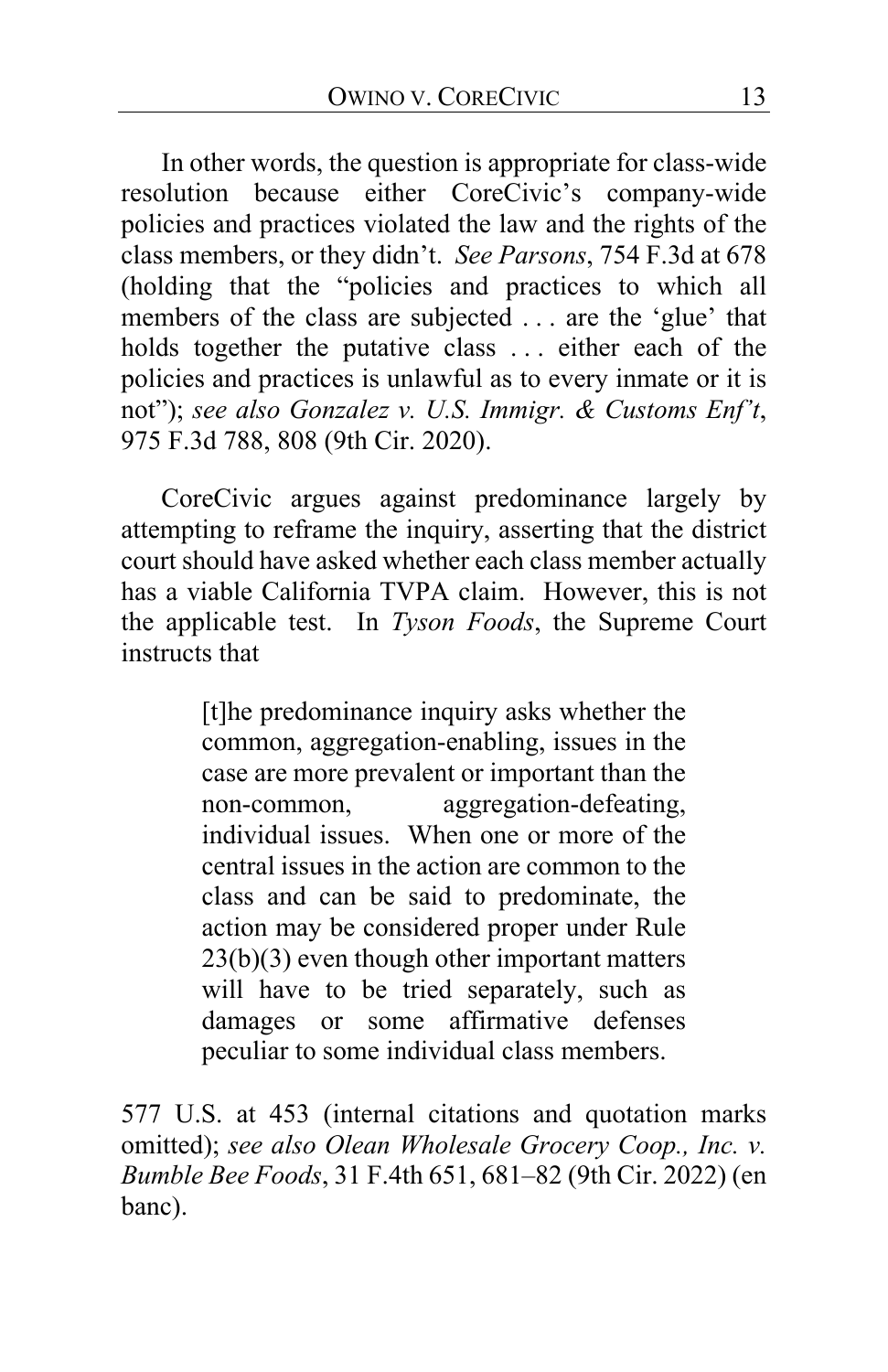#### **C. Statute of Limitations**

Finally, we consider CoreCivic's argument that the district court should have narrowed the proposed California Forced Labor class based on the statute of limitations. While Owino seeks to include all ICE detainees held at a CoreCivic facility in California between January 1, 2006, and the present, CoreCivic argues that because the California TVPA has a seven-year statute of limitations, no detainee who was released before May 31, 2010, can bring a claim. *See* Cal. Civ. Code  $\S 52.5(c)$ . The district court ruled that such a finding was premature at the class certification stage: "If discovery indicates that the class period should be limited, the Court will entertain a motion to that effect; however, at this stage in the litigation and on the record before it, the Court is not inclined to narrow the class period."

We agree with the district court that narrowing the class based on statute of limitations is not required at the certification stage. Along with our sister circuits, we have held this in the context of the predominance inquiry. *See, e.g.*, *Williams v. Sinclair*, 529 F.2d 1383, 1388 (9th Cir. 1975) ("The existence of a statute of limitations issue does not compel a finding that individual issues predominate over common ones."); *see also In re Monumental Life Ins. Co.*, 365 F.3d 408, 420–21 (5th Cir. 2004); *Waste Mgmt. Holdings, Inc. v. Mowbray*, 208 F.3d 288, 296 (1st Cir. 2000). We now clarify that this principle is applicable to certification more broadly. After all, "[e]ven after a certification order is entered, the judge remains free to modify it in the light of subsequent developments in the litigation." *Gen. Tel. Co. of the Sw. v. Falcon*, 457 U.S. 147, 160 (1982). CoreCivic cites no case law to the contrary. We therefore hold that the district court did not abuse its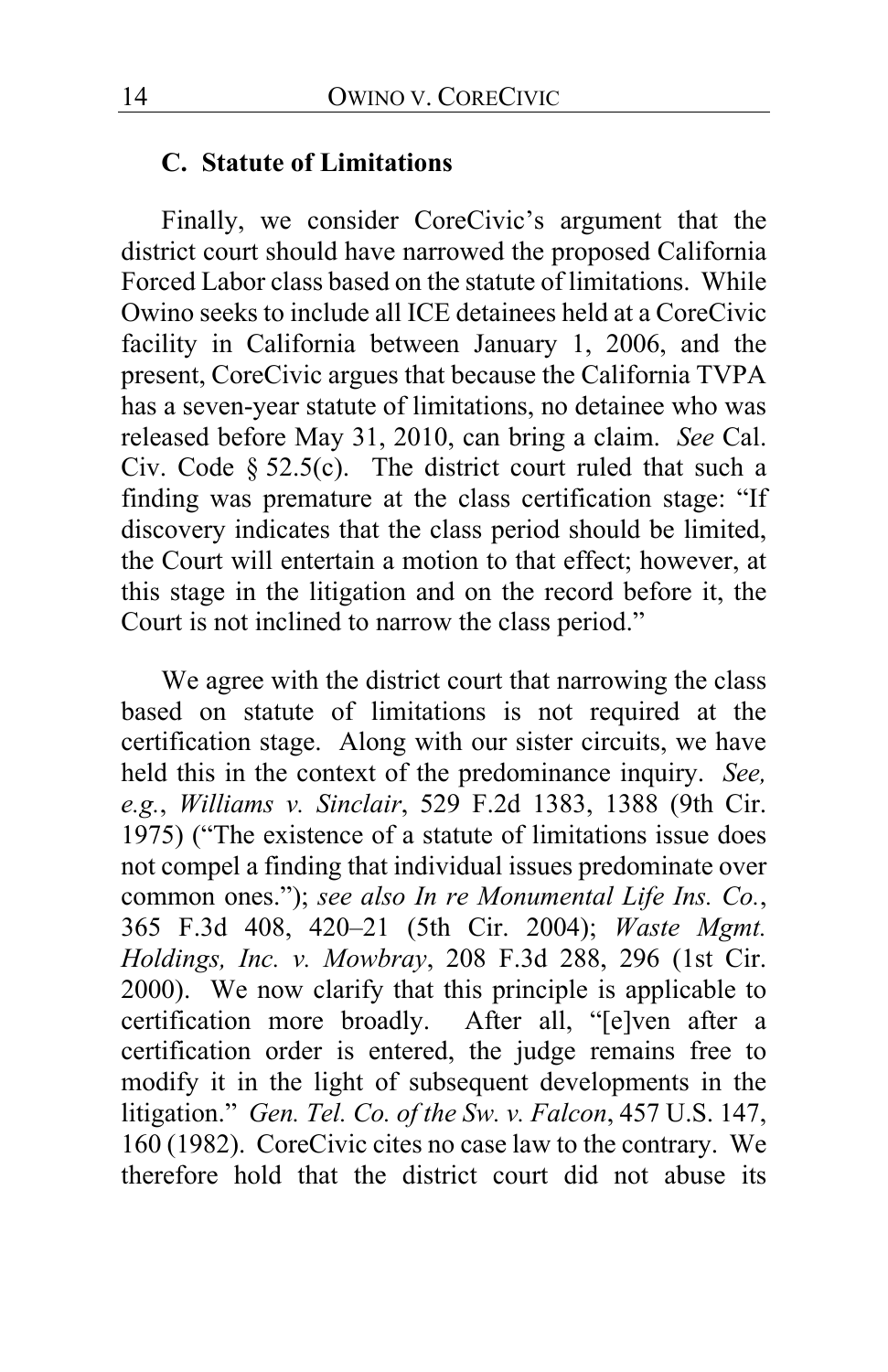discretion in declining to narrow the California Forced Labor class.

### **II. NATIONAL FORCED LABOR CLASS**

We can dispense with CoreCivic's first two challenges to the National Forced Labor class easily, as these challenges are virtually identical to those directed at the California Forced Labor class. For the same reasons discussed above, the district court did not abuse its discretion in concluding that Owino presented significant proof of a class-wide policy of forced labor. Likewise, the district court did not abuse its discretion in concluding that common questions predominate over individual ones. CoreCivic's argument that the TVPA necessitates a subjective, individualized inquiry fails due to contrary language in the statute, *see, e.g.*, 18 U.S.C.  $\S$  1589(c)(2) (defining "serious harm" as that which would compel a "reasonable person" to perform or continue performing labor to avoid incurring such harm), as well as the broader predominance test prescribed by precedent. *Tyson Foods*, 577 U.S. at 453.

However, CoreCivic's appeal with respect to personal jurisdiction is not resolved by what we wrote, above, with respect to the National Forced Labor class. *See Bristol-Myers Squibb Co. v. Superior Ct. of Cal.*, 137 S. Ct. 1773 (2017).The district court ruled that CoreCivic had waived its personal jurisdiction challenge with respect to the claim of the non-California-facility class members, because it did not raise such a defense in its first responsive pleadings (which CoreCivic filed *after* the Supreme Court decided *Bristol-Myers Squibb*). After the district court's ruling and after CoreCivic filed its opening brief in this appeal, the Ninth Circuit squarely addressed this issue: prior to class certification, a defendant does "not have 'available' a Rule 12(b)(2) personal jurisdiction defense to the claims of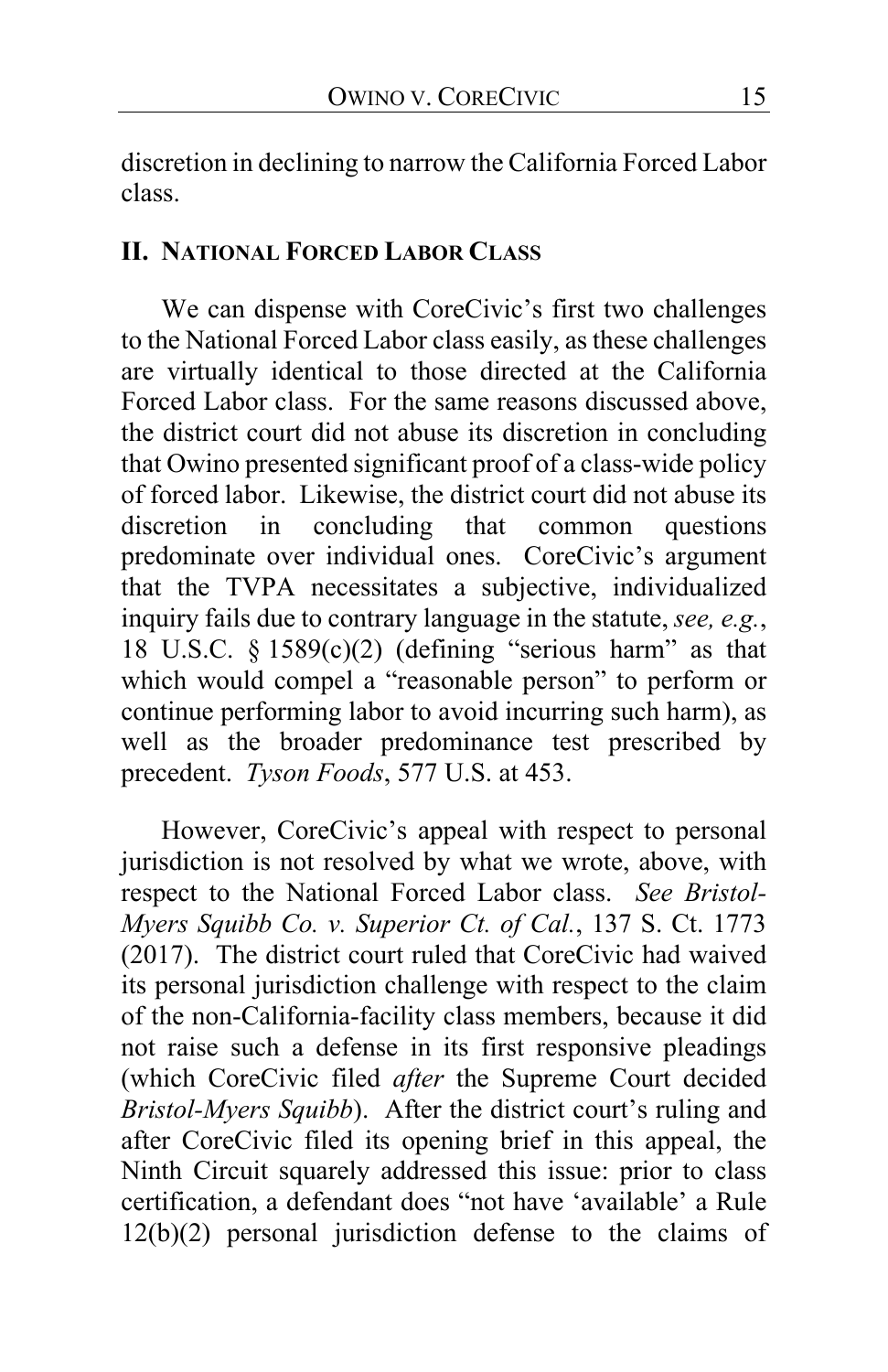unnamed putative class members who were not yet parties to the case." *Moser v. Benefytt, Inc.*, 8 F.4th 872, 877 (9th Cir. 2021).

Although Owino maintains that *Moser* was wrongly decided, we have no authority to ignore circuit precedent. *See Miller v. Gammie*, 335 F.3d 889, 900 (9th Cir. 2003) (en banc). Owino's challenge to the merit of CoreCivic's personal jurisdiction defense is an issue for the district court to resolve. *See Moser*, 8 F.4th at 879.

We decline to vacate the certification of the National Forced Labor class, but we hold that CoreCivic retains its personal jurisdiction defense and remand the personal jurisdiction question to the district court for consideration at the appropriate time.

### **III. CALIFORNIA LABOR LAW CLASS**

#### **A. Damages Capable of Class-wide Measurement**

We first consider CoreCivic's arguments that the members of the California Labor Law class have not presented "a fully formed damages model" and thus cannot be certified. Owino claims that CoreCivic misclassified the detainees participating in the Work Program as "volunteers" rather than "employees" and thus failed to pay them the minimum wage required in California for "employees," in violation of California wage and hour law. The district court certified the class, holding that Owino had met the "evidentiary" burden of "present[ing] proof that damages are capable of being measured on a class-wide basis."

We agree with the district court that Owino did not need to present a fully formed damages model "when discovery was not yet complete and pertinent records may have been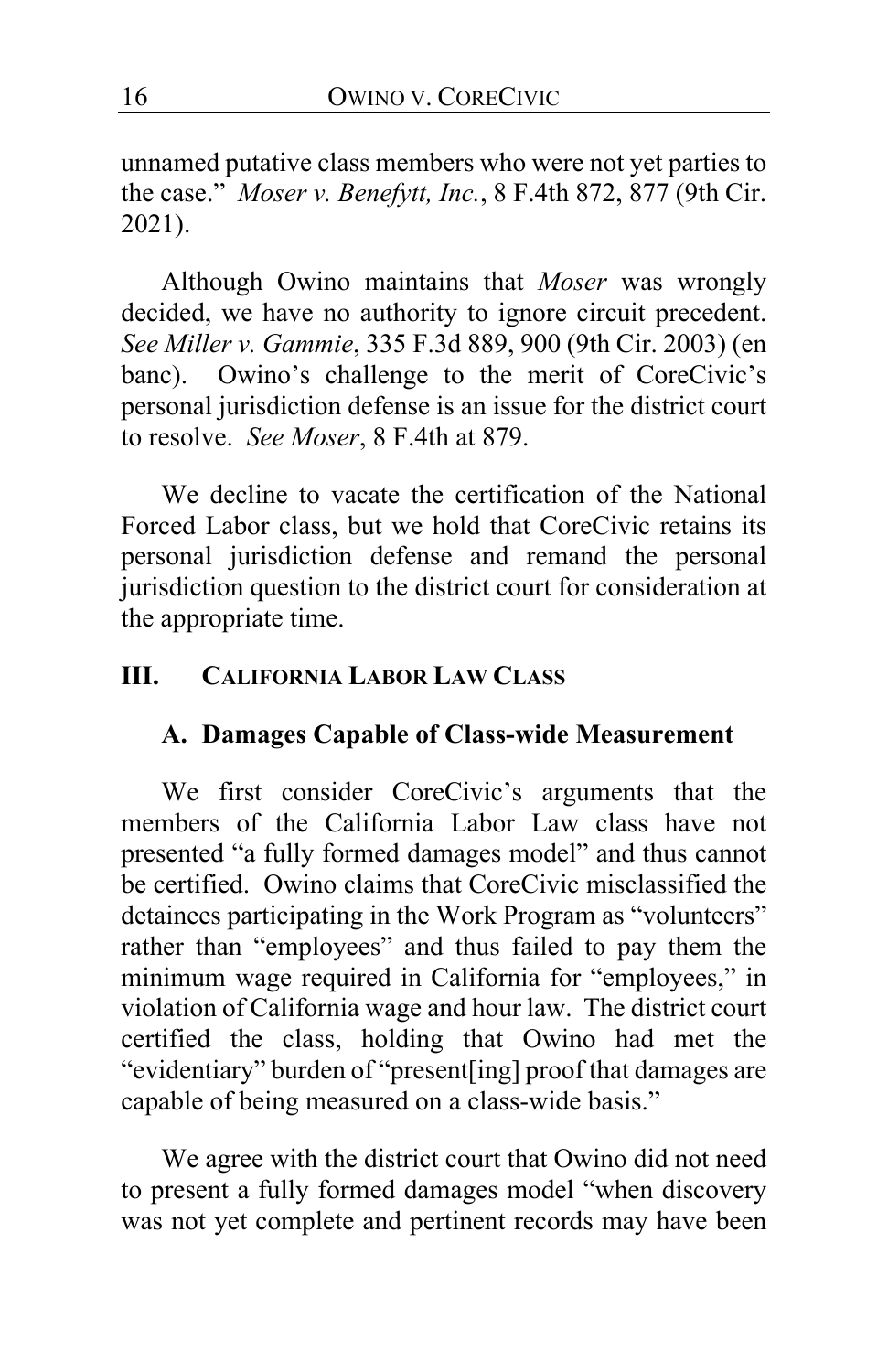still within Defendant's control." Rather, "plaintiffs must show that 'damages are capable of measurement on a classwide basis,' in the sense that the whole class suffered damages traceable to the same injurious course of conduct underlying the plaintiffs' legal theory." *Just Film, Inc. v. Buono*, 847 F.3d 1108, 1120 (9th Cir. 2017) (quoting *Comcast*, 569 U.S. at 34). In other words, "plaintiffs must be able to show that their damages stemmed from the defendant's actions that created the legal liability." *Vaquero v. Ashley Furniture Indus., Inc.*, 824 F.3d 1150, 1154 (9th Cir. 2016) (citation omitted).

There is a clear line of causation between the alleged misclassification of detainee employees as "volunteers" and the deprivation of earnings they may have suffered as a consequence of the violation of California wage and hour laws. *See id.* at 1155 (holding that, "[i]n a wage and hour case . . . the employer-defendant's actions *necessarily* caused the class members' injury"). According to evidence from a CoreCivic manager, spreadsheets of wages paid, and CoreCivic's corporate policy itself, ICE detainees participated in the Work Program across CoreCivic's facilities, for which they were almost never paid more than \$1.50 per day.If CoreCivic did indeed misclassify these participants as "volunteers" (e.g., because the detainees should have been considered "employees"), CoreCivic would necessarily have failed to pay the minimum hourly wage required by California law. Thus, any damages that the class members are owed necessarily "stemmed from [CoreCivic's] actions." *Id*.

Owino presented sufficient evidence to show that damages are *capable* of measurement on a class-wide basis. This evidence includes documentation of "typical" shift lengths, the days worked by ICE detainees, the wages paid,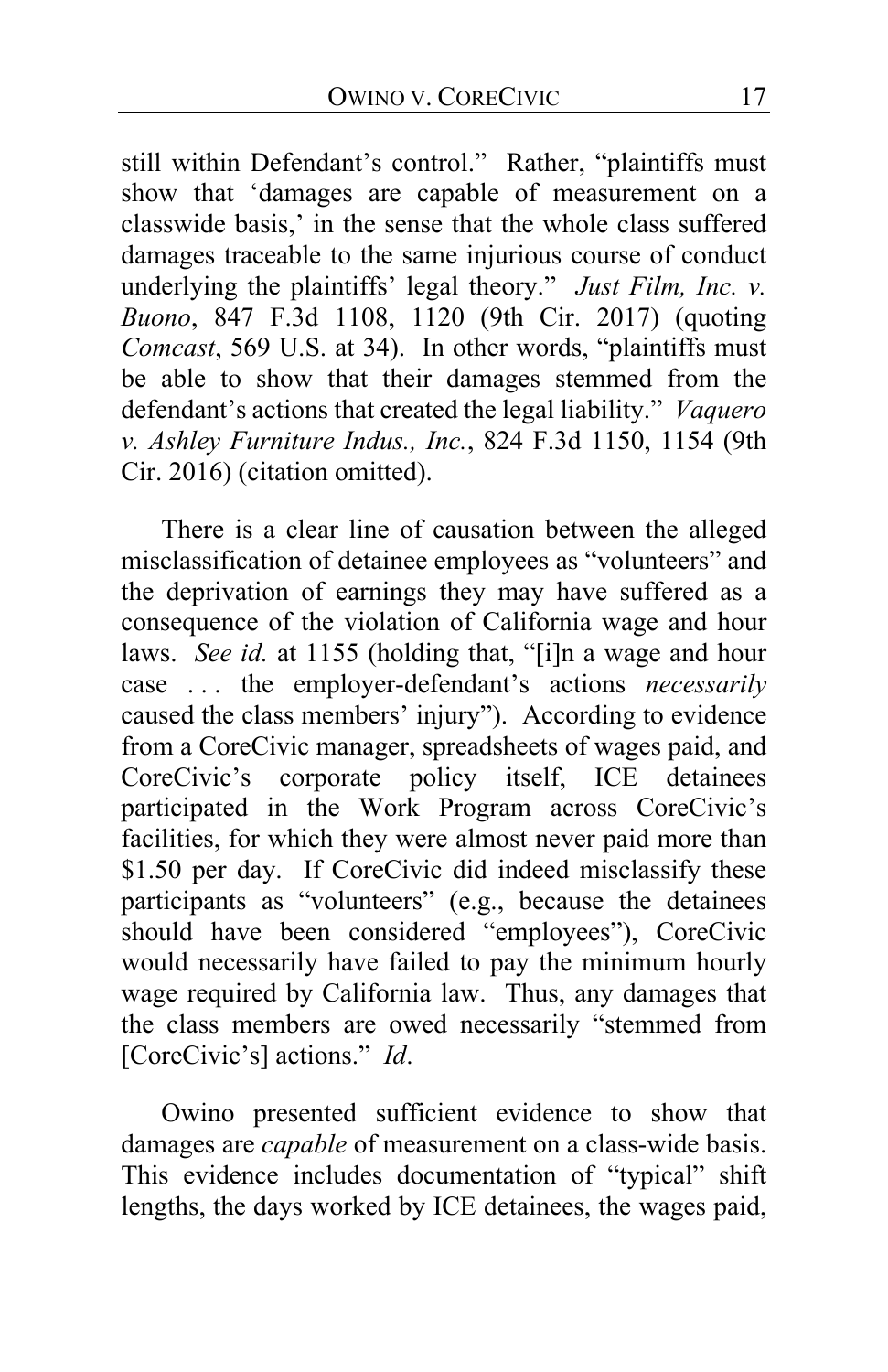and the job assignments. Additional testimony and CoreCivic records can establish details about which detainees participated in the Work Program, *see Ridgeway v. Walmart Inc.*, 946 F.3d 1066, 1087 (9th Cir. 2020), and as the Supreme Court emphasized in *Tyson Foods*, sufficiently reliable representative or statistical evidence can be used to establish the hours that a class of employees had worked. 577 U.S. at 459.

### **B. Narrowing the Class**

In seeking certification of the California Labor Law class, Owino alleged that detainees' participation in the Program violated a variety of state labor law provisions, as well as California's Unfair Competition Law ("UCL"), Cal. Bus. & Prof. Code § 17200, *et seq*. CoreCivic notes, correctly: "Other than the California UCL claim [which has a four-year statute of limitations, *id.* § 17208], all other state law claims have a one-, two-, or three-year statute of limitations." CoreCivic thus argues that Owino is barred from representing this class at all, because his last day in the Work Program was May 22, 2013, which is more than four years before he filed the May 31, 2017, complaint. (Owino disputes this date, claiming he worked until his release on March 9, 2015.) CoreCivic further argues that Gomez is time-barred from pursuing non-UCL claims, because his last day in the Work Program was September 7, 2013.

The district court held that, for the purposes of the certification motion, even if the plaintiffs' claims under the California Labor Code are time-barred, they could still recover for the majority of the alleged violations under the UCL because the UCL prohibits unfair competition, defined as "any unlawful, unfair or fraudulent business act or practice," Cal. Bus. & Prof. Code § 17200, and naturally this includes such violations of California's wage and hour law.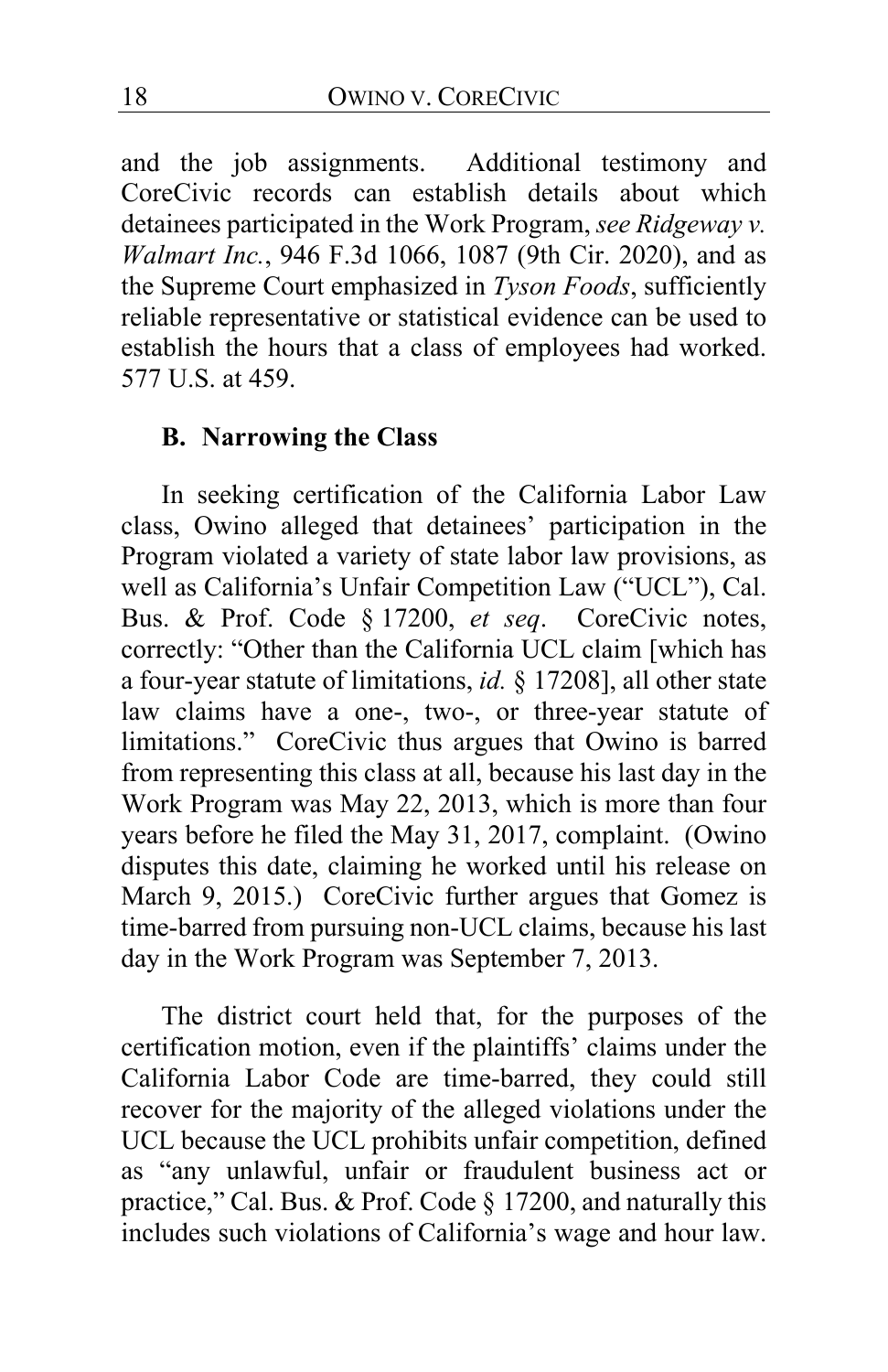Under this characterization, the class period for all claims seeking remedies under the UCL begins May 31, 2013; the period for waiting-time and failure-to-pay claims begins May 31, 2014; and the period for claims as to the alleged failure to provide wage statements begins May 31, 2016 (for remedies pursuant to Cal. Code Civ. Proc. § 340), or May 31, 2014 (for remedies pursuant to Cal. Code Civ. Proc. § 338).

As to the named plaintiffs, the district court ruled that neither Owino nor Gomez is typical of the members of the California Labor Law class seeking penalties under California Labor Code § 226 (which requires employers to provide wage statements to employees), and that Gomez is not typical of members of the California Labor Law Class seeking waiting-time penalties under California Labor Code § 203. Nonetheless, the court found that Owino is part of the California Labor Law class for the wage claims, for failure to pay compensation upon termination, and for waiting time penalties and actual damages for the failure to provide wage statements, while Gomez is part of the California Labor Law class for the wage claims. Due to CoreCivic's "belated assertion of . . . factual disputes concerning whether Mr. Owino worked during the Class Period for the California Labor Law Class," the district court stated it was "disinclined to resolve this issue at the class certification stage . . . particularly given that Mr. Gomez remains a viable class representative for the majority of the claims of the California Labor Law Class."

Because plaintiffs can recover for almost all of the alleged violations under the UCL, the district court properly rejected CoreCivic's argument against certification as predicated on "a distinction without a difference." The district court appropriately exercised its discretion by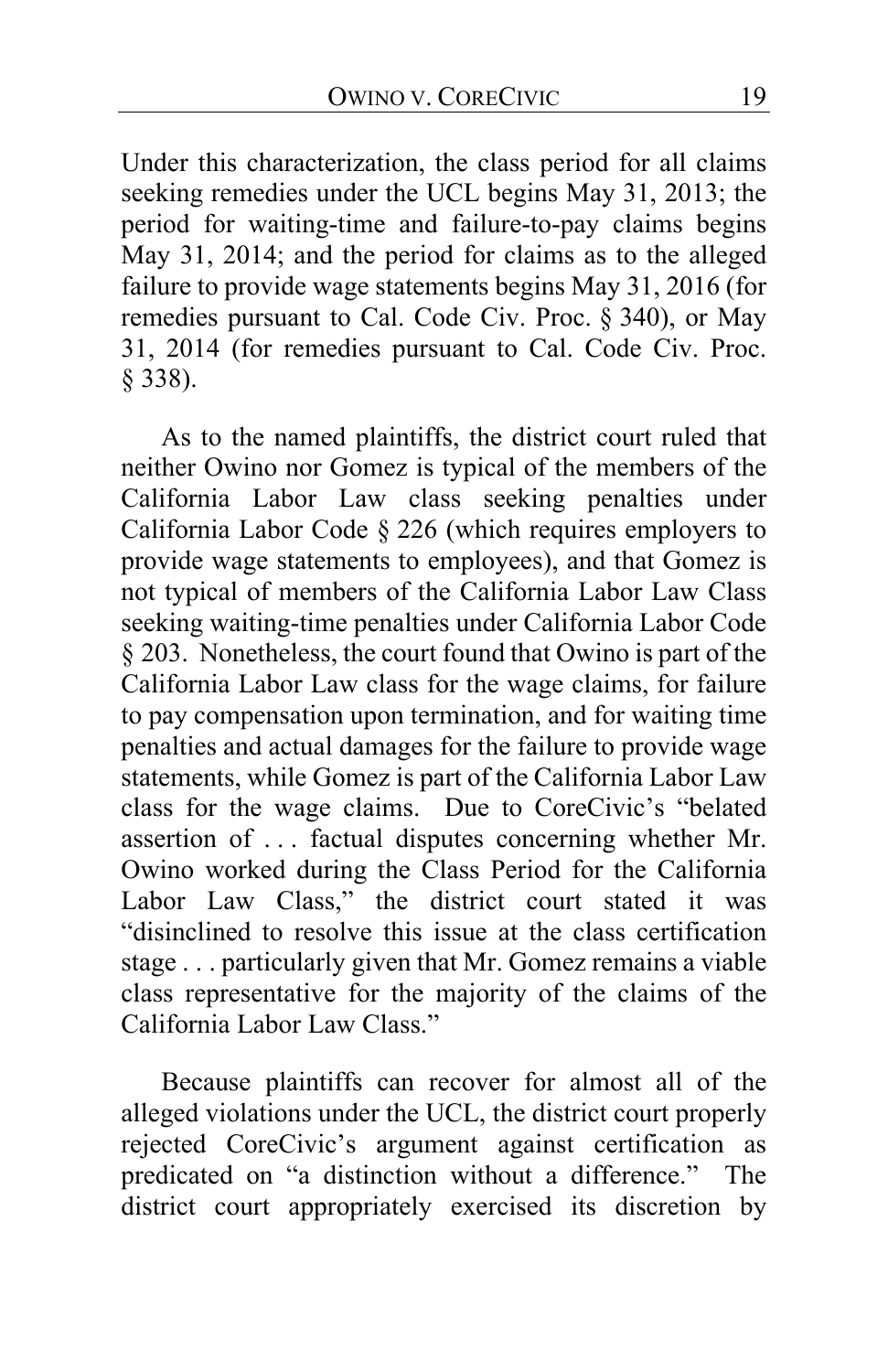declining to resolve a factual matter that CoreCivic raised for the first time in its post-hearing supplemental brief, and which the district court concluded was not dispositive of certification.

We agree with the district court that Owino and Gomez are typical of the class they are seeking to represent and their allegations, if true, fit within the statutes they invoke. Although they may run into statute of limitations issues some disputed and unproven—narrowing the class based on statute of limitations is not required at the certification stage. *Cf. Int'l Woodworkers of Am. v. Chesapeake Bay Plywood Corp*., 659 F.2d 1259, 1270 (4th Cir. 1981) ("Courts passing upon motions for class certification have generally refused to consider the impact of such affirmative defenses as the statute of limitations on the potential representative's case.").

## **C. Failure-to-pay and Waiting-time Claim**

Finally, CoreCivic argues that because Owino and Gomez "did not reference their failure-to-pay/waiting-time claim ([Cal. Labor Code] §§ 201–203)" in their motion for class certification, the district court should not have certified that claim as one common to the California Labor Law class. Because the claims are affirmatively interwoven in Owino's pleadings, the district court did not abuse its discretion in certifying this claim.

To begin, the complaint included California Labor Code §§ 201–03 among the causes of action for the California Labor Law class:

> Plaintiffs and Class Members incorporate the above allegations by reference.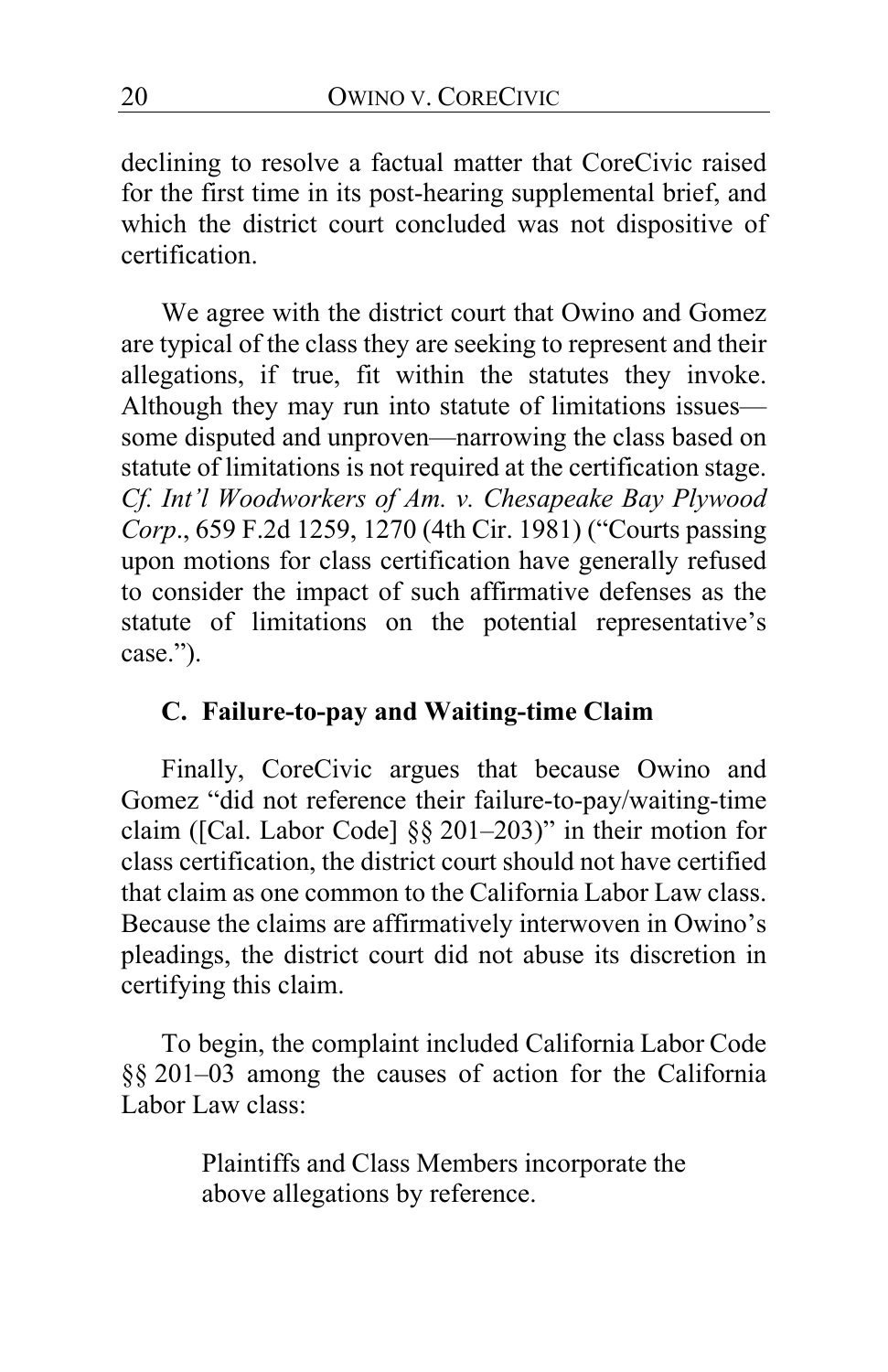California Labor Code §§ 201 and 202 require CoreCivic to pay all compensation due and owing to Plaintiffs and Class Members immediately upon discharge or within seventy-two hours of their termination of employment. Cal. Labor Code § 203 provides that if an employer willfully fails to pay compensation promptly upon discharge or resignation, as required by §§ 201 and 202, then the employer is liable for such "waiting time" penalties in the form of continued compensation up to thirty workdays.

CoreCivic willfully failed to pay Plaintiffs and Class Members who are no longer employed by CoreCivic compensation due upon termination as required by Cal. Labor Code §§ 201 and 202. As a result, CoreCivic is liable to Plaintiffs and former employee Class Members waiting time penalties provided under Cal. Labor Code § 203, plus reasonable attorneys' fees and costs of suit.

Owino asserted that CoreCivic violated a dozen provisions of the California Labor Code with respect to the members of<br>the California Labor Law class. The motion for class the California Labor Law class. certification then stated, "Plaintiffs' claims on behalf of the CA Labor Law Class for violations of the California Labor Code . . . all turn on a common legal question: whether ICE detainees that worked through the [Work Program] at CoreCivic's facilities in California are employees of CoreCivic under California law . . . ." Owino then discussed this question in depth.